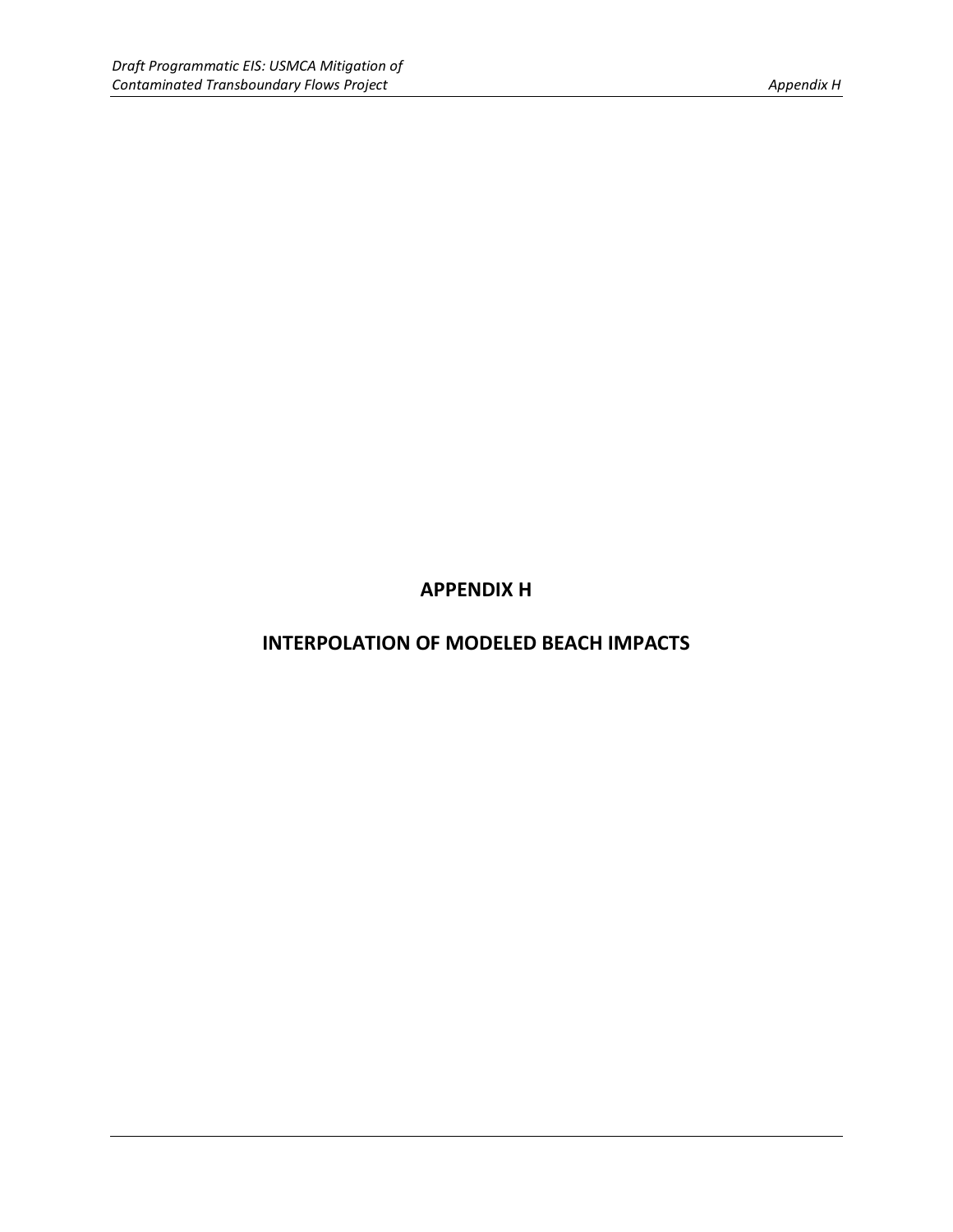## THIS PAGE INTENTIONALLY LEFT BLANK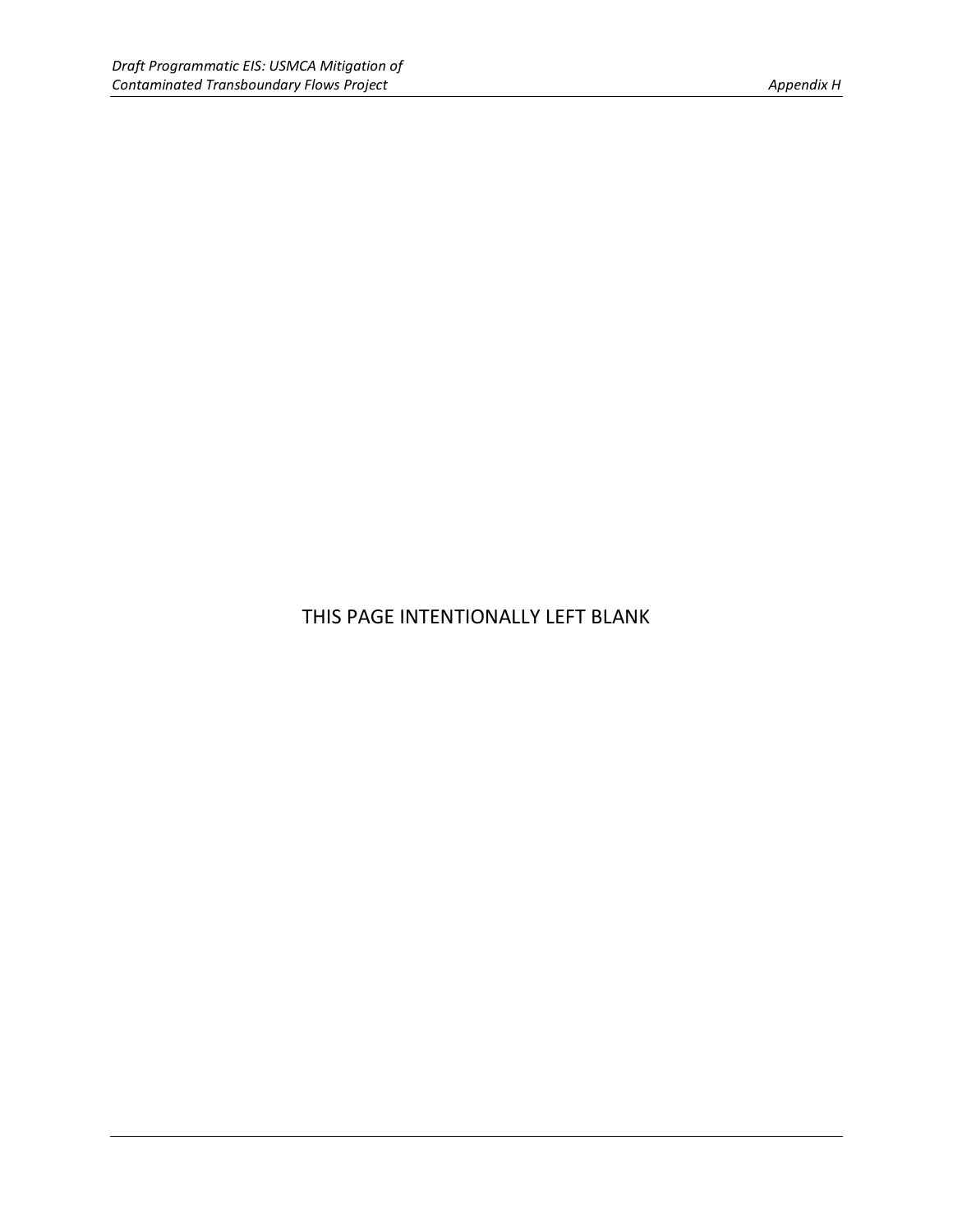# Draft Programmatic Environmental Impact Statement

USMCA Mitigation of Contaminated Transboundary Flows Project

## Appendix H: Interpolation of Modeled Beach Impacts

June 1, 2022

**Lead Agencies:**



Office of Wastewater Management **United States Section** 1200 Pennsylvania Avenue, NW 4191 N Mesa Street Washington DC 20460 **El Paso TX 79902** 



**U.S. Environmental Protection Agency International Boundary and Water Commission**

**Prepared by:** Eastern Research Group, Inc. (ERG)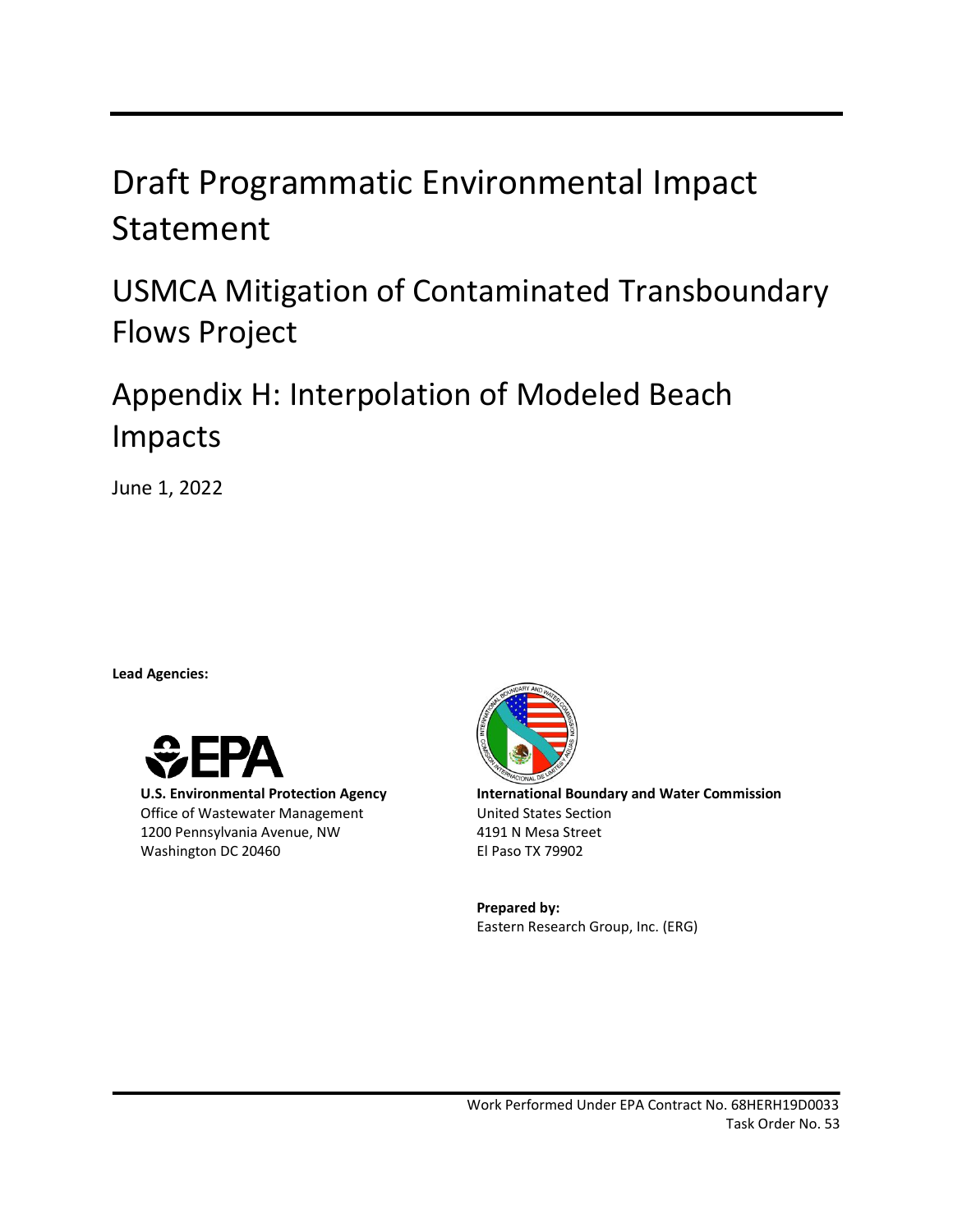### **CONTENTS**

<span id="page-3-0"></span>

| 1 <sub>1</sub> |  |
|----------------|--|
| 2.             |  |
| 3.             |  |
| 4.             |  |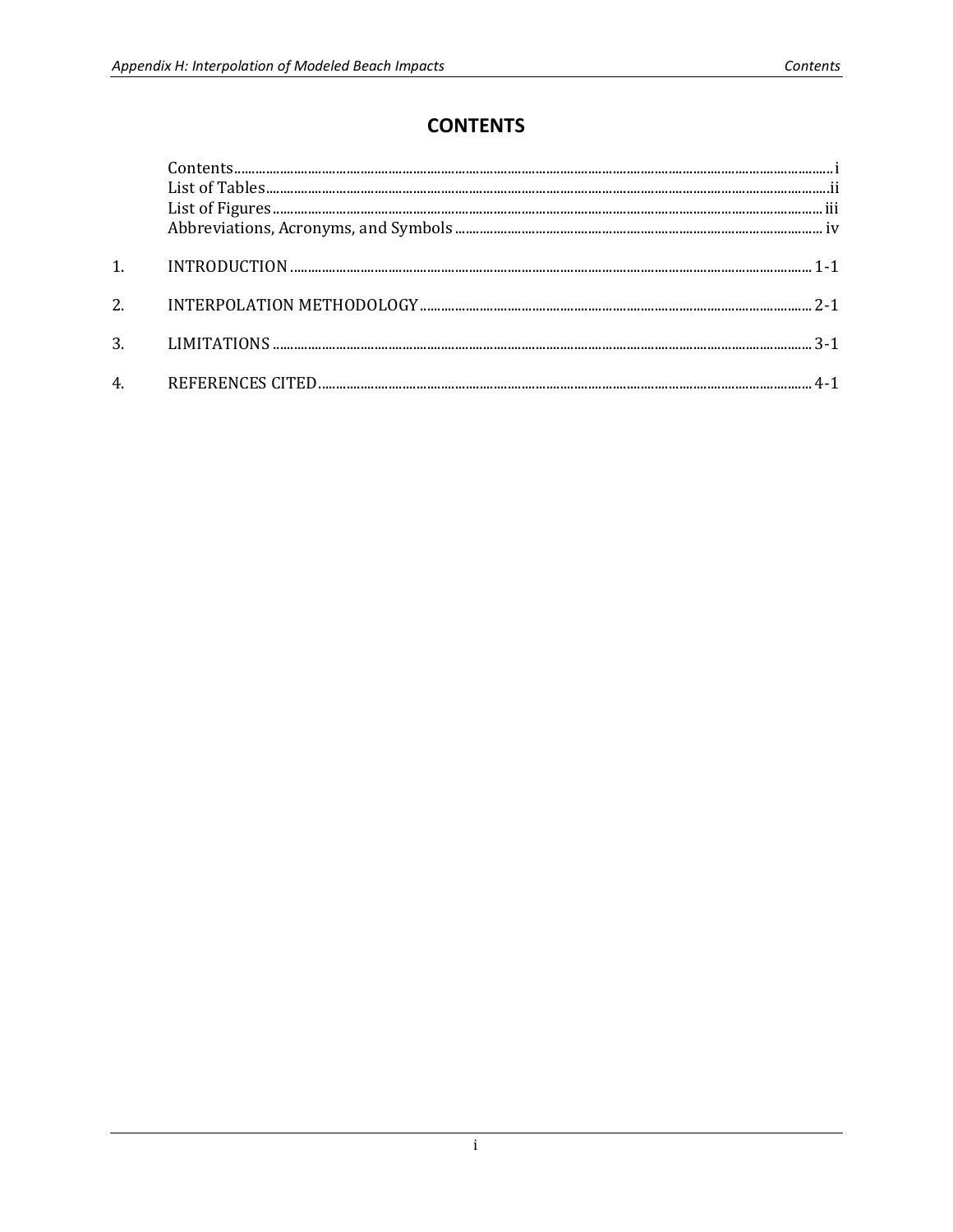#### **LIST OF TABLES**

<span id="page-4-0"></span>

| Table H-1. Tourist (Dry) Season Beach Impact Fraction Values by Wastewater Input                                                                                                     |  |
|--------------------------------------------------------------------------------------------------------------------------------------------------------------------------------------|--|
| Table H-2. Variables for Linear Regressions of Relationships Between SAB Creek Untreated<br>Wastewater Discharges and Tourist (Dry) Season Beach Impact Fraction at Four             |  |
| Table H-3. Impacts on Tourist (Dry) Season Beach Impact Fraction (Initial Operations) -                                                                                              |  |
| Table H-4. Impacts on Tourist (Dry) Season Beach Impact Fraction (Initial Operations) -                                                                                              |  |
|                                                                                                                                                                                      |  |
| Table H-6. Variables for Linear Regression of Relationship Between SAB Creek Untreated<br>Wastewater Discharges and Tourist (Dry) Season N <sub>ill</sub> at Imperial Beach (Derived |  |
| Table H-7. Impacts on Tourist (Dry) Season $N_{ill}$ at Imperial Beach (Initial Operations) –                                                                                        |  |
| Table H-8. Impacts on Tourist (Dry) Season $N_{ill}$ at Imperial Beach (Initial Operations) –                                                                                        |  |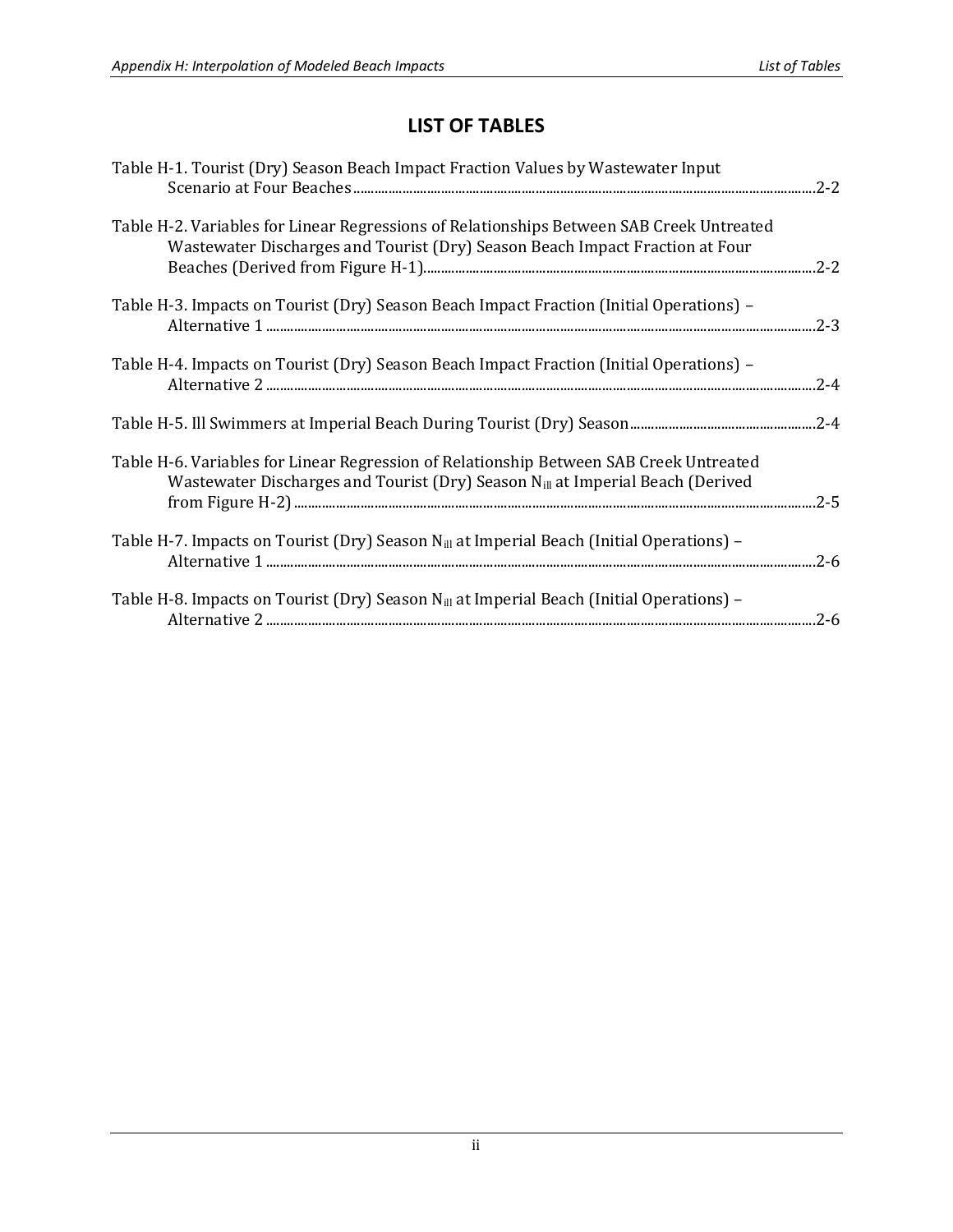## **LIST OF FIGURES**

<span id="page-5-0"></span>

| Figure H-1. Linear Regressions of Relationships Between SAB Creek Untreated Wastewater |  |
|----------------------------------------------------------------------------------------|--|
| Discharges and Tourist (Dry) Season Beach Impact Fraction at Four Beaches2-2           |  |
|                                                                                        |  |
| Figure H-2. Linear Regression of Relationship Between SAB Creek Untreated Wastewater   |  |
|                                                                                        |  |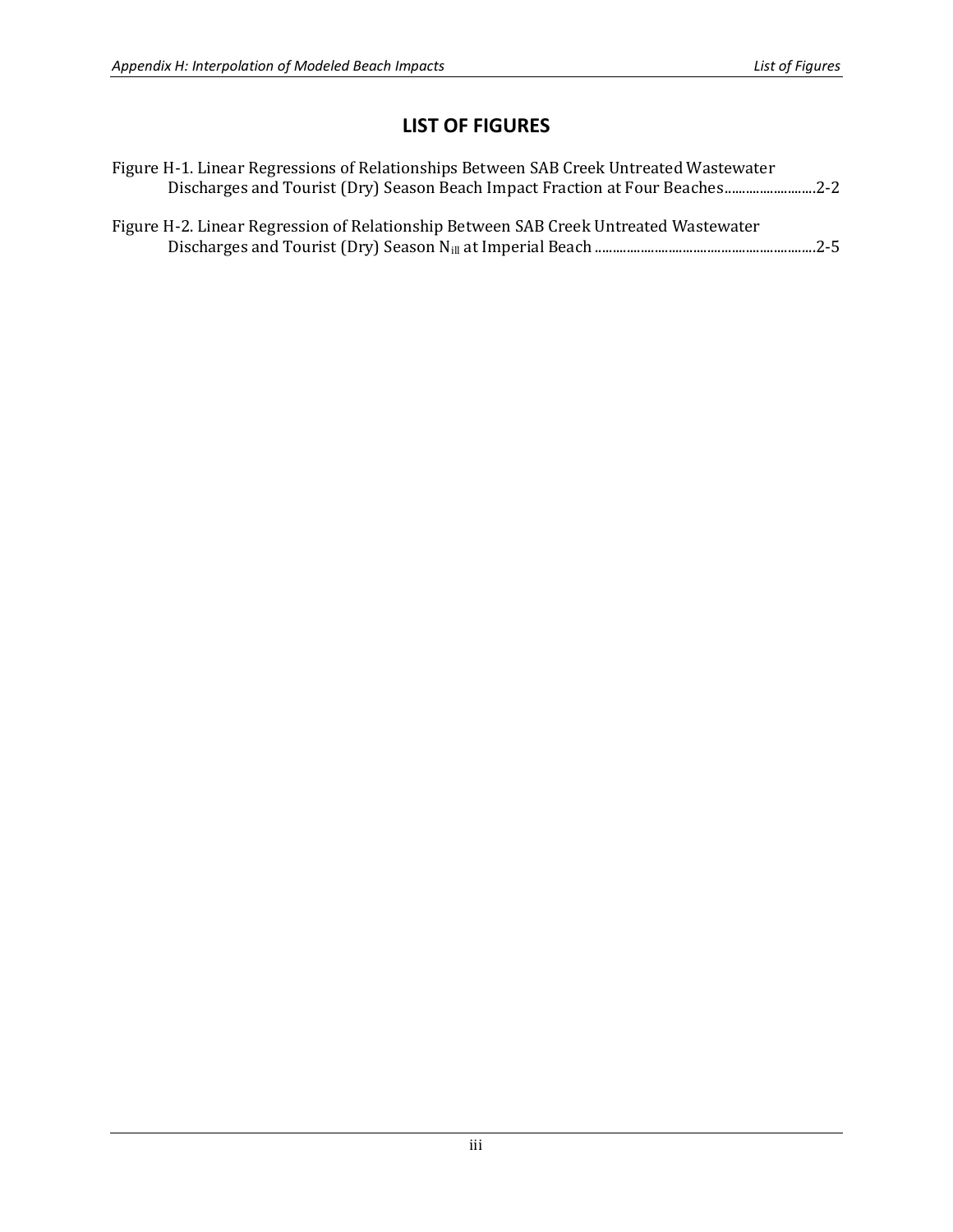#### **ABBREVIATIONS, ACRONYMS, AND SYMBOLS**

<span id="page-6-0"></span>

| <b>APTP</b>    | <b>Advanced Primary Treatment Plant</b>                                  |
|----------------|--------------------------------------------------------------------------|
| <b>BIF</b>     | beach impact fraction                                                    |
| <b>CILA</b>    | Comisión International de Limites y Aguas                                |
| EPA            | United States Environmental Protection Agency                            |
| <b>FIB</b>     | fecal indicator bacteria                                                 |
| <b>ITP</b>     | South Bay International Wastewater Treatment Plant                       |
| MGD            | million gallons per day                                                  |
| $N_{\rm{ill}}$ | Number of ill swimmers                                                   |
| PB-CILA        | Planta de Bombeo CILA                                                    |
| <b>PEIS</b>    | Programmatic Environmental Impact Statement                              |
| <b>SAB</b>     | San Antonio de los Buenos                                                |
| <b>SABTP</b>   | San Antonio de los Buenos Wastewater Treatment Plant                     |
| U.S.           | <b>United States</b>                                                     |
| <b>USIBWC</b>  | United States Section of the International Boundary and Water Commission |
| <b>USMCA</b>   | United States-Mexico-Canada Agreement                                    |
|                |                                                                          |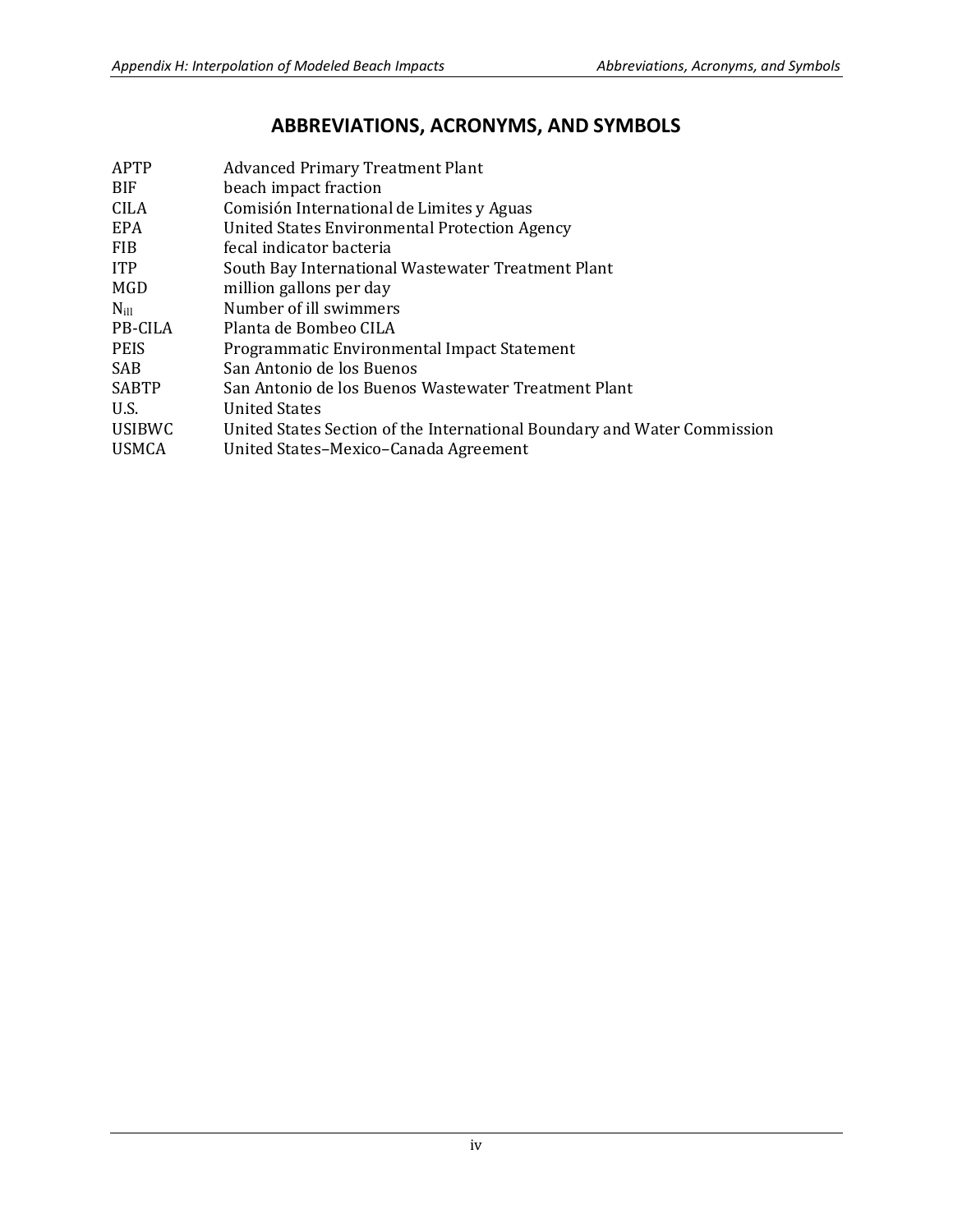## <span id="page-7-0"></span>**1. INTRODUCTION**

The United States (U.S.) Environmental Protection Agency (EPA) and the United States Section of the International Boundary and Water Commission (USIBWC), as joint lead agencies pursuant to National Environmental Policy Act, are proposing to fund and implement the United States–Mexico– Canada Agreement (USMCA) Mitigation of Contaminated Transboundary Flows Project (the Proposed Action) to reduce transboundary flows from Tijuana that cause adverse public health and environmental impacts in the Tijuana River watershed and adjacent coastal areas. Beaches in the County of San Diego are regularly required to close due to untreated wastewater discharges to the Pacific Ocean via San Antonio de los Buenos (SAB) Creek at Punta Bandera in Mexico and via the Tijuana River. The beaches at Imperial Beach Pier and Border Field State Park have averaged 66 and 170 closure days per year since 2003, respectively, with even more frequent closures at Border Field State Park in recent years (averaging 262 closure days per year since 2019) (City of Imperial Beach, 2022). The County of San Diego monitors the ocean water for fecal indicator bacteria (FIB) and closes beaches if the FIB concentration exceeds the threshold estimated to result in 32 illnesses per 1,000 primary contact recreators (known as the EPA beach action value).

In a recent modeling study (*Modeling Untreated Wastewater Evolution and Swimmer Illness for Four Wastewater Infrastructure Scenarios in the San Diego‐Tijuana (US/MX) Border Region* [2021]), the Scripps Institution of Oceanography examined the frequency and causes of water quality-driven human health impacts at four beaches along the U.S. and Mexican coasts, based on four wastewater input scenarios representing different combinations of untreated wastewater contributions from SAB Creek and the Tijuana River (Feddersen et al., 2021). In this study, the authors estimated the following for each beach and input scenario:

- Shoreline norovirus concentrations.
- Number of ill swimmers  $(N_{ill})$  due to exposure to norovirus pathogens in untreated wastewater discharges.
- Beach impact fraction (BIF), which is the fraction of time that the modeled mean (expected) probability of swimmer illness exceeds 0.036 (i.e., 36 per 1,000) due to exposure to norovirus pathogens in untreated wastewater discharges (Feddersen et al., 2021).

The model results indicate that untreated wastewater from SAB Creek is the dominant cause of swimmer illness at regional beaches during the tourist (dry) season (i.e., approximately Memorial Day to Labor Day) and that human health risk during the dry season may be greater than previously understood, due to transport of norovirus from coastal discharges in Mexico (Feddersen et al., 2021).

Drawing from the modeled relationship between discharges from untreated wastewater via SAB Creek and the resulting beach impacts, EPA and USIBWC interpolated the expected tourist (dry) season impacts at regional beaches—specifically, the expected beach impact fraction and  $N_{ill}$ values—that would result from reduced discharges of untreated wastewater via SAB Creek under the Proposed Action. To simplify this interpolation, EPA and USIBWC focused only on beach impacts during the tourist (dry) season—i.e., when the Tijuana River would be expected to contribute no flows of untreated wastewater to the Pacific Ocean. This scope limitation also avoids conflicts arising from differences in Tijuana River flow reductions between Feddersen et al. (2021) modeled scenarios and the Proposed Action. This appendix documents the interpolation methodology used by EPA and USIBWC, as well as the results and limitations of the interpolation.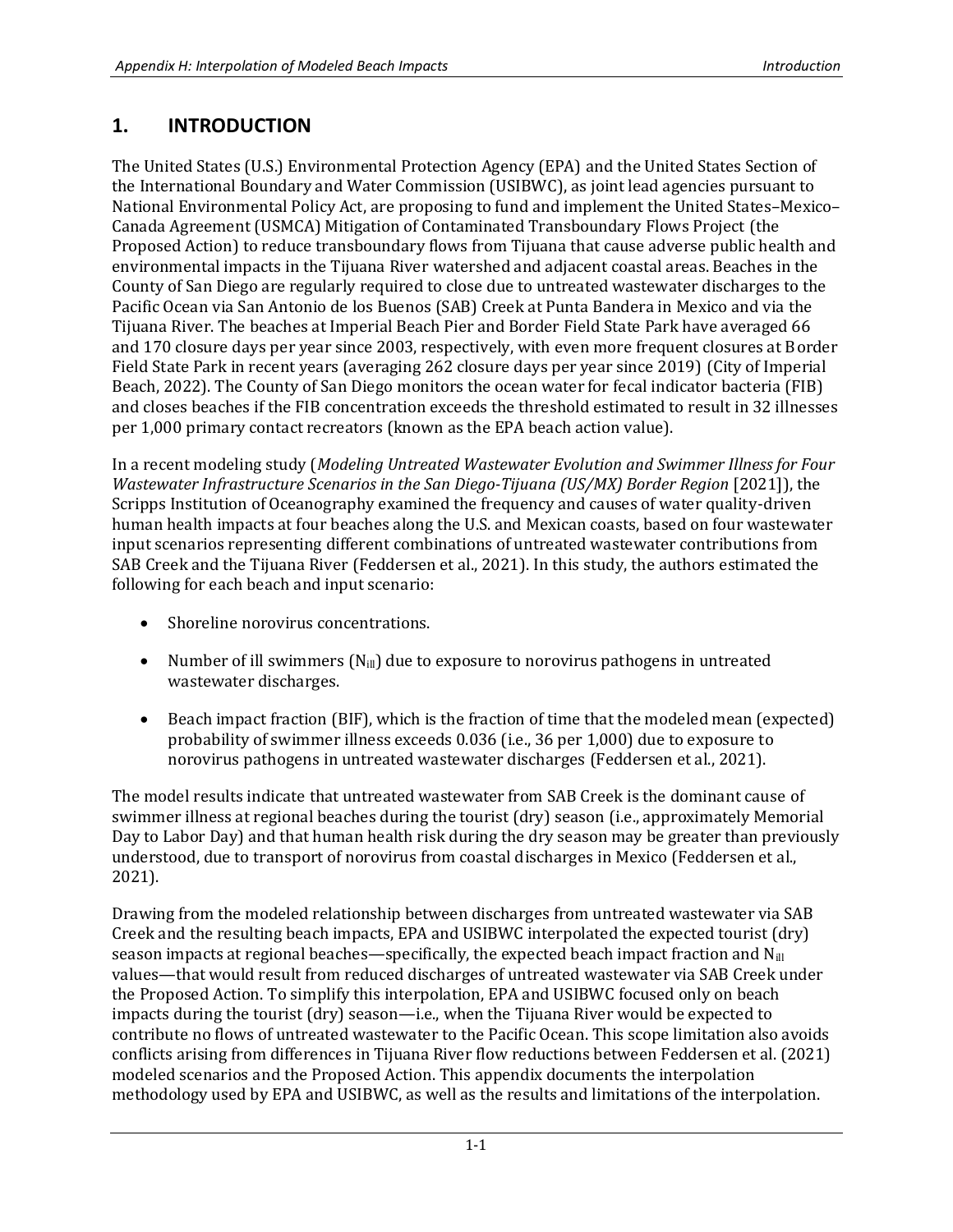See the Draft Programmatic Environmental Impact Statement (PEIS) for further discussion and interpretation of the results.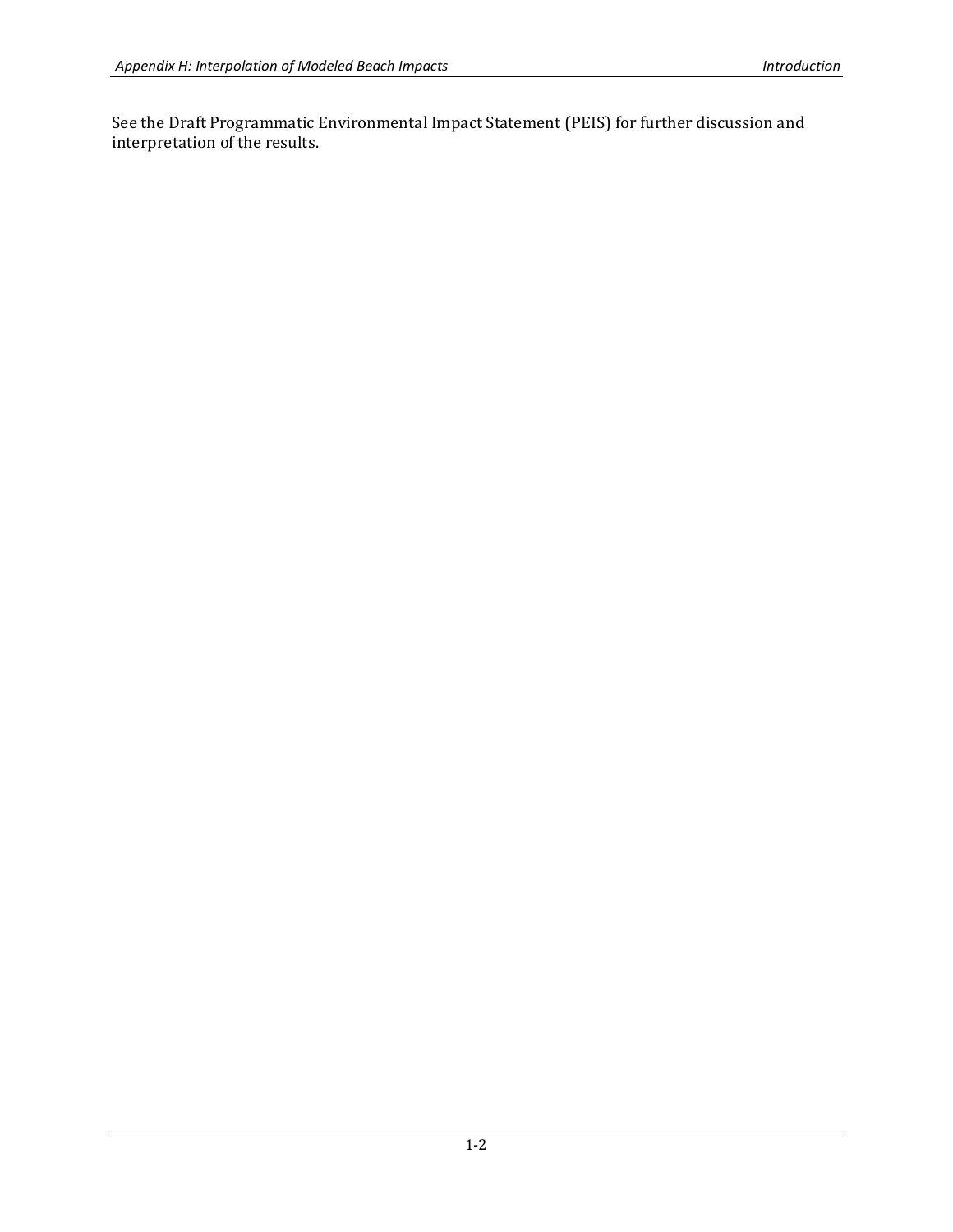## <span id="page-9-0"></span>**2. INTERPOLATION METHODOLOGY**

The following projects implemented under the Proposed Action would be expected to decrease discharges of untreated wastewater to the Pacific Ocean via SAB Creek: Project A (Expanded South Bay International Wastewater Treatment Plant [ITP]), Project B (Tijuana Canyon Flows to ITP), Project C (Tijuana Sewer Repairs), Project D (Advanced Primary Treatment Plant [APTP] Phase 1), and Project G (New San Antonio de los Buenos Wastewater Treatment Plant [SABTP]).

Feddersen et al. (2021)modeled beach impact fraction and  $N_{ill}$  under baseline conditions (Baseline Scenario) and three scenarios depicting reduced discharges of untreated wastewater to the Pacific Ocean via SAB Creek and/or the Tijuana River (Scenarios A, B, and C). Of these, only Scenario A included a reduction of wastewater discharges via SAB Creek. Therefore, EPA and USIBWC examined the Baseline Scenario and Scenario A presented in Feddersen et al. (2021)to interpolate beach impacts during the tourist (dry) season that would result from reducing SAB Creek untreated wastewater discharges under the Proposed Action. The Baseline Scenario assumes that discharges from SAB Creek to the shoreline equal 50 million gallons per day (MGD), of which 35 MGD is untreated wastewater. Scenario A assumes that discharges via SAB Creek are reduced to 10 MGD of treated wastewater with no discharges of untreated wastewater (Feddersen et al., 2021).

EPA and USIBWC coordinated with Dr. Falk Feddersen, lead author for Feddersen et al. (2021), to obtain the data for tourist season beach impact fraction at the four beaches under the Baseline Scenario and Scenario A. Dr. Feddersen confirmed that it would be reasonable to use untreated wastewater discharges via SAB Creek to interpolate beach impacts during the tourist season. Dr. Feddersen also provided beach impact fraction (but not  $N_{ill}$ ) data for an additional wastewater input scenario, hereinafter referred to as Scenario AA, which assumes that wastewater discharged via SAB Creek would be reduced to 10 MGD of untreated wastewater (F. Feddersen, personal communication, April 23, 2022). With this third data point, EPA and USIBWC were able to create a more tailored linear regression of the relationship between SAB Creek untreated wastewater discharges and modeled beach impact fractions. Se[e Table H-1](#page-10-0) for the beach impact fraction [values](#page-10-1) for the Baseline Scenario, Scenario A, and Scenario AA at the four beaches. See

[Figure H-1](#page-10-1) an[d Table H-2\)](#page-10-2) for the linear regression derived from the values in [Table H-1.](#page-10-0)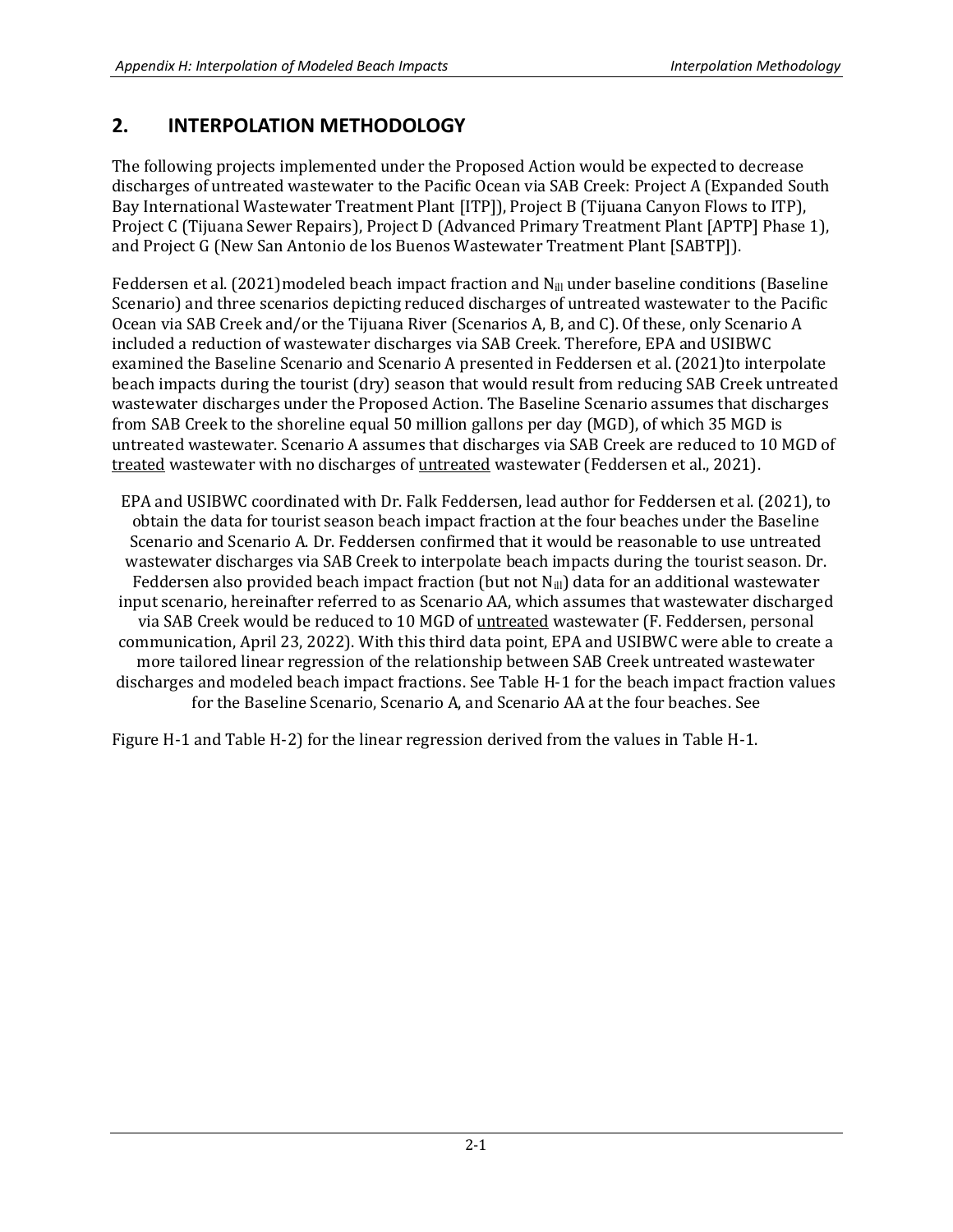#### <span id="page-10-0"></span>**Table H-1. Tourist (Dry) Season Beach Impact Fraction Values by Wastewater Input Scenario at Four Beaches**

|                       | <b>Untreated</b>                      | <b>Tourist Season BIF</b> |                       |                                      |                              |  |  |  |  |
|-----------------------|---------------------------------------|---------------------------|-----------------------|--------------------------------------|------------------------------|--|--|--|--|
| <b>Model Scenario</b> | Wastewater<br>from SAB<br>Creek (MGD) | <b>Playas Tijuana</b>     | <b>Imperial Beach</b> | <b>Silver Strand</b><br><b>Beach</b> | <b>Hotel del</b><br>Coronado |  |  |  |  |
| Baseline Scenario     | 35                                    | 0.6158                    | 0.44                  | 0.3356                               | 0.2622                       |  |  |  |  |
| Scenario AA           | 10                                    | 0.4706                    | 0.2737                | 0.1693                               | 0.073                        |  |  |  |  |
| Scenario A            |                                       | 0.0677                    | 0                     |                                      |                              |  |  |  |  |

Source: Feddersen et al. (2021); F. Feddersen, personal communication, April 23, 2022.



#### **Figure H-1. Linear Regressions of Relationships Between SAB Creek Untreated Wastewater Discharges and Tourist (Dry) Season Beach Impact Fraction at Four Beaches**

#### <span id="page-10-2"></span>**Table H-2. Variables for Linear Regressions of Relationships Between SAB Creek Untreated Wastewater Discharges and Tourist (Dry) Season Beach Impact Fraction at Four Beaches (Derived fro[m](#page-10-1)**

| Variable                                                                    | Playas Tijuana | <b>Imperial Beach</b> | <b>Silver Strand Beach</b> | <b>Hotel del Coronado</b> |  |  |  |
|-----------------------------------------------------------------------------|----------------|-----------------------|----------------------------|---------------------------|--|--|--|
| SAB Creek Untreated Wastewater Discharge of Less than 10 MGD                |                |                       |                            |                           |  |  |  |
| Slope                                                                       | 0.0403         | 0.0169<br>0.0274      |                            | 0.0073                    |  |  |  |
| y-intercept                                                                 | 0.0677         |                       |                            |                           |  |  |  |
| SAB Creek Untreated Wastewater Discharge of Equal to or Greater than 10 MGD |                |                       |                            |                           |  |  |  |
| Slope                                                                       | 0.0058         | 0.0067<br>0.0067      |                            | 0.0076                    |  |  |  |
| y-intercept                                                                 | 0.4125         | 0.2072                | 0.1028                     | $-0.0027$                 |  |  |  |

<span id="page-10-1"></span>**[Figure H-1\)](#page-10-1)**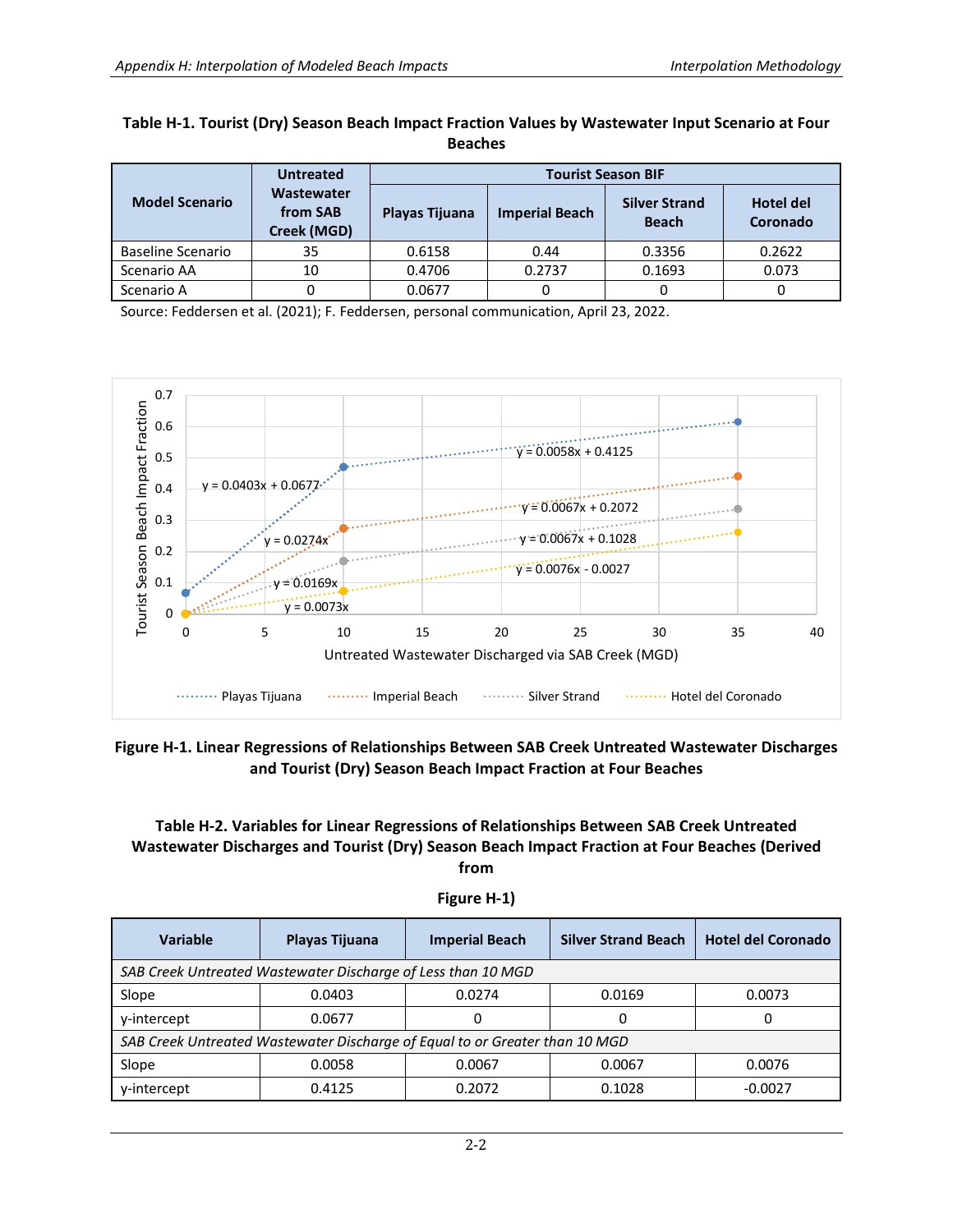EPA and USIBWC used these linear regressions to interpolate how implementation of the Proposed Action would reduce expected tourist (dry) season beach impact fractions at four regional beaches. The results are presented below in [Table H-3](#page-11-0) an[d Table H-4.](#page-12-0)

|                                                                      | <b>Untreated</b><br><b>Wastewater</b> | Playas Tijuana   |             | <b>Imperial Beach</b> |                    | <b>Silver Strand</b><br><b>Beach</b> |                    | <b>Hotel del</b><br>Coronado |             |
|----------------------------------------------------------------------|---------------------------------------|------------------|-------------|-----------------------|--------------------|--------------------------------------|--------------------|------------------------------|-------------|
| Project                                                              | from SAB<br>Creek (MGD)               | BIF <sup>e</sup> | %<br>Change | BIF <sup>e</sup>      | %<br><b>Change</b> | BIF <sup>e</sup>                     | %<br><b>Change</b> | BIF <sup>e</sup>             | %<br>Change |
| Current<br>conditions <sup>a</sup>                                   | 28.2                                  | 0.576            | N/A         | 0.396                 | N/A                | 0.292                                | N/A                | 0.212                        | N/A         |
| Project A, Option<br>A1 (Expand to 40<br>MGD) only $c$               | 13.4                                  | 0.490            | $-15%$      | 0.297                 | $-25%$             | 0.193                                | $-34%$             | 0.099                        | $-53%$      |
| Project A, Option<br>A2 (Expand to 50<br>MGD) only b, c, d           | 6.5                                   | 0.330            | $-43%$      | 0.178                 | $-55%$             | 0.110                                | $-62%$             | 0.047                        | $-78%$      |
| Project A, Option<br>A3 (Expand to 60<br>MGD) only b, c, d           | 6.5                                   | 0.330            | $-43%$      | 0.178                 | $-55%$             | 0.110                                | $-62%$             | 0.047                        | $-78%$      |
| Project D (35<br>MGD) only $c$                                       | 22.7                                  | 0.544            | -6%         | 0.359                 | -9%                | 0.255                                | $-13%$             | 0.170                        | $-20%$      |
| <b>Alternative 1</b><br>maximum<br>(Projects A<br>$[Option A3] + D]$ | 2.2                                   | 0.156            | -73%        | 0.060                 | $-85%$             | 0.037                                | $-87%$             | 0.016                        | $-92%$      |

<span id="page-11-0"></span>

|  |  |  |  |  | Table H-3. Impacts on Tourist (Dry) Season Beach Impact Fraction (Initial Operations) - Alternative 1 |  |  |  |
|--|--|--|--|--|-------------------------------------------------------------------------------------------------------|--|--|--|
|--|--|--|--|--|-------------------------------------------------------------------------------------------------------|--|--|--|

a – Current conditions were calculated using Tijuana River flow data from January 2016 through January 2022, during a period when Planta de Bombeo—Comisión International de Limites y Aguas (PB-CILA) capacity was 23 MGD.

b – Reflects ITP treatment of inflows resulting from Project B.

c – Reflects ITP treatment of inflows resulting from Project C.

d – Reflects changes in discharges and loadings that would be achieved upon startup of new treatment facilities (i.e., before the full treatment capacity comes into service in response to population growth in Tijuana).

e – BIF is defined as the fraction of time that the modeled mean (expected) probability of swimmer illness exceeds 0.036 (i.e., 36 per 1,000) due to exposure to norovirus pathogens in untreated wastewater discharges.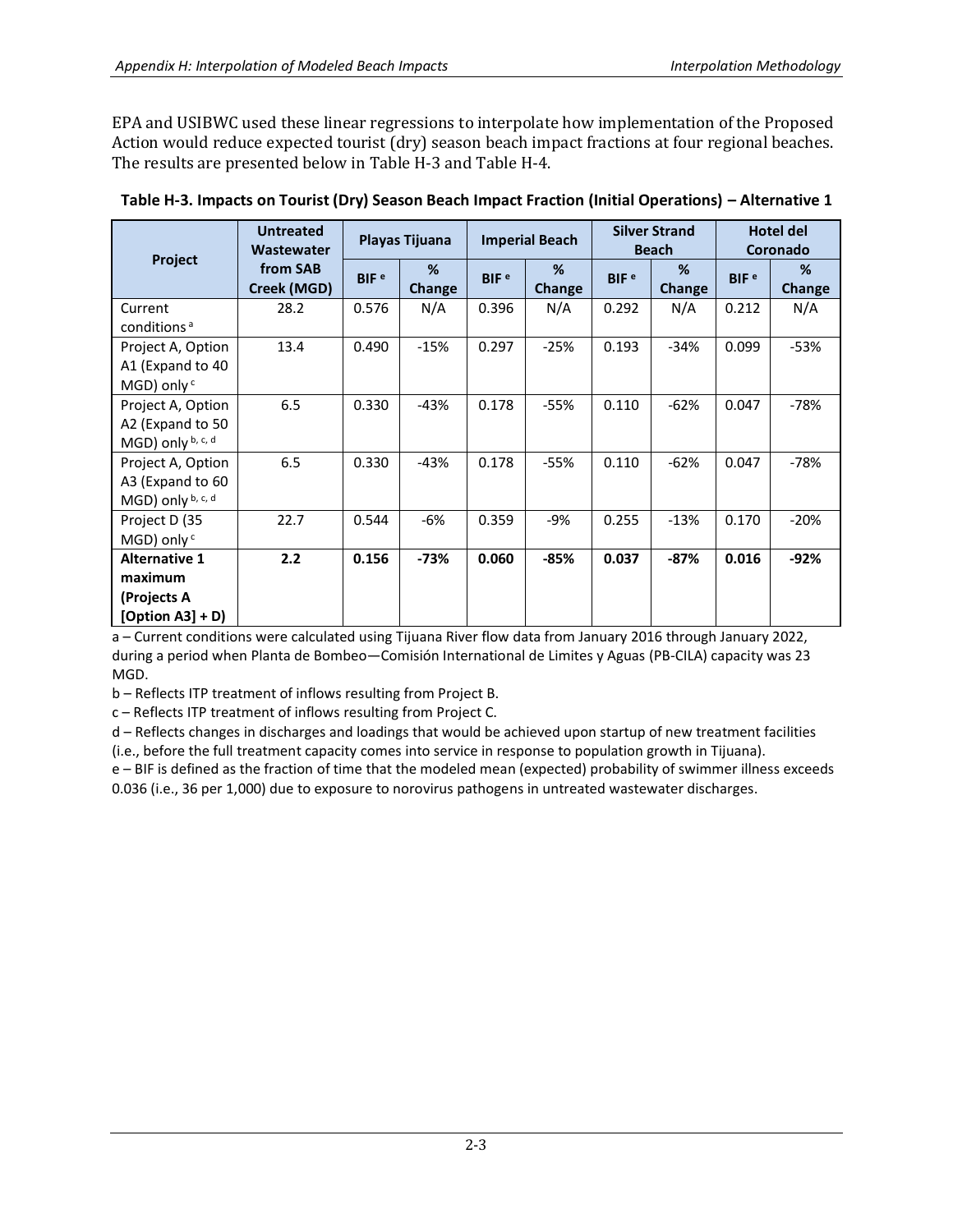|                                                                                        | <b>Untreated</b><br>Wastewater | Playas Tijuana   |             | <b>Imperial Beach</b> |             | <b>Silver Strand</b><br><b>Beach</b> |             | <b>Hotel del</b><br>Coronado |             |
|----------------------------------------------------------------------------------------|--------------------------------|------------------|-------------|-----------------------|-------------|--------------------------------------|-------------|------------------------------|-------------|
| Project                                                                                | from SAB<br>Creek (MGD)        | BIF <sup>e</sup> | %<br>Change | BIF <sup>e</sup>      | %<br>Change | <b>BIF</b>                           | %<br>Change | BIF <sup>e</sup>             | %<br>Change |
| Current<br>conditions <sup>a</sup>                                                     | 28.2                           | 0.576            | N/A         | 0.396                 | N/A         | 0.292                                | N/A         | 0.212                        | N/A         |
| Alternative 1<br>maximum<br>(Projects A<br>[Option A3] $+$<br>$D)$ b, c, d             | 2.2                            | 0.156            | $-73%$      | 0.060                 | $-85%$      | 0.037                                | $-87%$      | 0.016                        | $-92%$      |
| <b>Alternative 2</b><br>maximum<br>(Projects A<br>$[Option A3] +$<br>$D + G$ ) b, c, d | 0.1                            | 0.072            | $-88%$      | 0.003                 | $-99.3%$    | 0.002                                | $-99.4%$    | 0.001                        | -100%       |

<span id="page-12-0"></span>**Table H-4. Impacts on Tourist (Dry) Season Beach Impact Fraction (Initial Operations) – Alternative 2**

a – Current conditions were calculated using Tijuana River flow data from January 2016 through January 2022, during a period when PB-CILA capacity was 23 MGD.

b – Reflects ITP treatment of inflows resulting from Project B.

c – Reflects ITP treatment of inflows resulting from Project C.

d – Reflects changes in discharges and loadings that would be achieved upon startup of new treatment facilities (i.e., before the full treatment capacity comes into service in response to population growth in Tijuana).

e – BIF is defined as the fraction of time that the modeled mean (expected) probability of swimmer illness exceeds 0.036 (i.e., 36 per 1,000) due to exposure to norovirus pathogens in untreated wastewater discharges.

Drawing from the modeled N<sub>ill</sub> results from Feddersen et al. (2021) under the Baseline Scenario and Scenario A, EPA and USIBWC also interpolated the expected reductions in  $N_{ill}$  that would result from implementation of the Proposed Action. However, N<sub>ill</sub> values for an additional Scenario AA were not available. Se[e Table H-5](#page-12-1) for the N<sub>ill</sub> values for the Baseline Scenario and Scenario A at Imperial Beach. EPA and USIBWC plotted the two data points for the  $N_{ill}$  values and developed a linear regression to represent how  $N_{\text{ill}}$  varies depending on volumes of untreated wastewater discharged via SAB Creek (se[e Figure H-2](#page-13-0) and [Table H-6\)](#page-13-1).

<span id="page-12-1"></span>

| <b>Model Scenario</b>    | <b>Untreated Wastewater</b><br>from SAB Creek (MGD) | $N_{\rm{ill}}$ | <b>Ill Swimmer Percentage</b> a |  |
|--------------------------|-----------------------------------------------------|----------------|---------------------------------|--|
| <b>Baseline Scenario</b> | 35                                                  | 25.750         | 4.5%                            |  |
| Scenario A               |                                                     | 3.111          | 0.5%                            |  |

Source: (Feddersen et al., 2021).

a – The percent of ill swimmers is based on a total count of 568,152 hourly swimmers at Imperial Beach.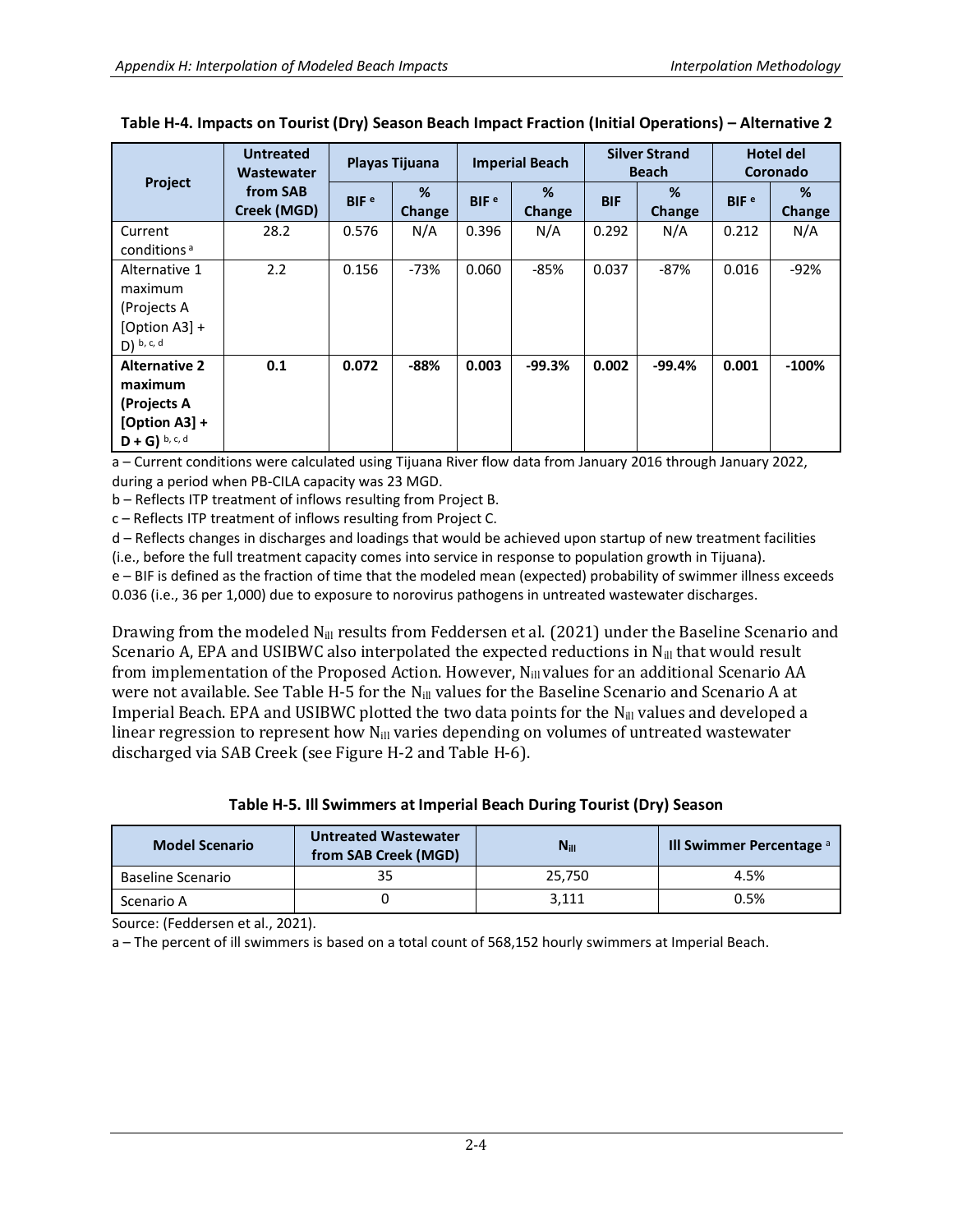

<span id="page-13-0"></span>**Figure H-2. Linear Regression of Relationship Between SAB Creek Untreated Wastewater Discharges**  and **Tourist (Dry)** Season N<sub>ill</sub> at Imperial Beach

#### <span id="page-13-1"></span>**Table H-6. Variables for Linear Regression of Relationship Between SAB Creek Untreated Wastewater Discharges and Tourist (Dry) Season N<sub>ill</sub> at Imperial Beach (Derived fro[m Figure H-2\)](#page-13-0)**

| Variable    | <b>Imperial Beach</b> |
|-------------|-----------------------|
| Slope       | 646.83                |
| y-intercept | <b>COMP</b><br>لمصدرت |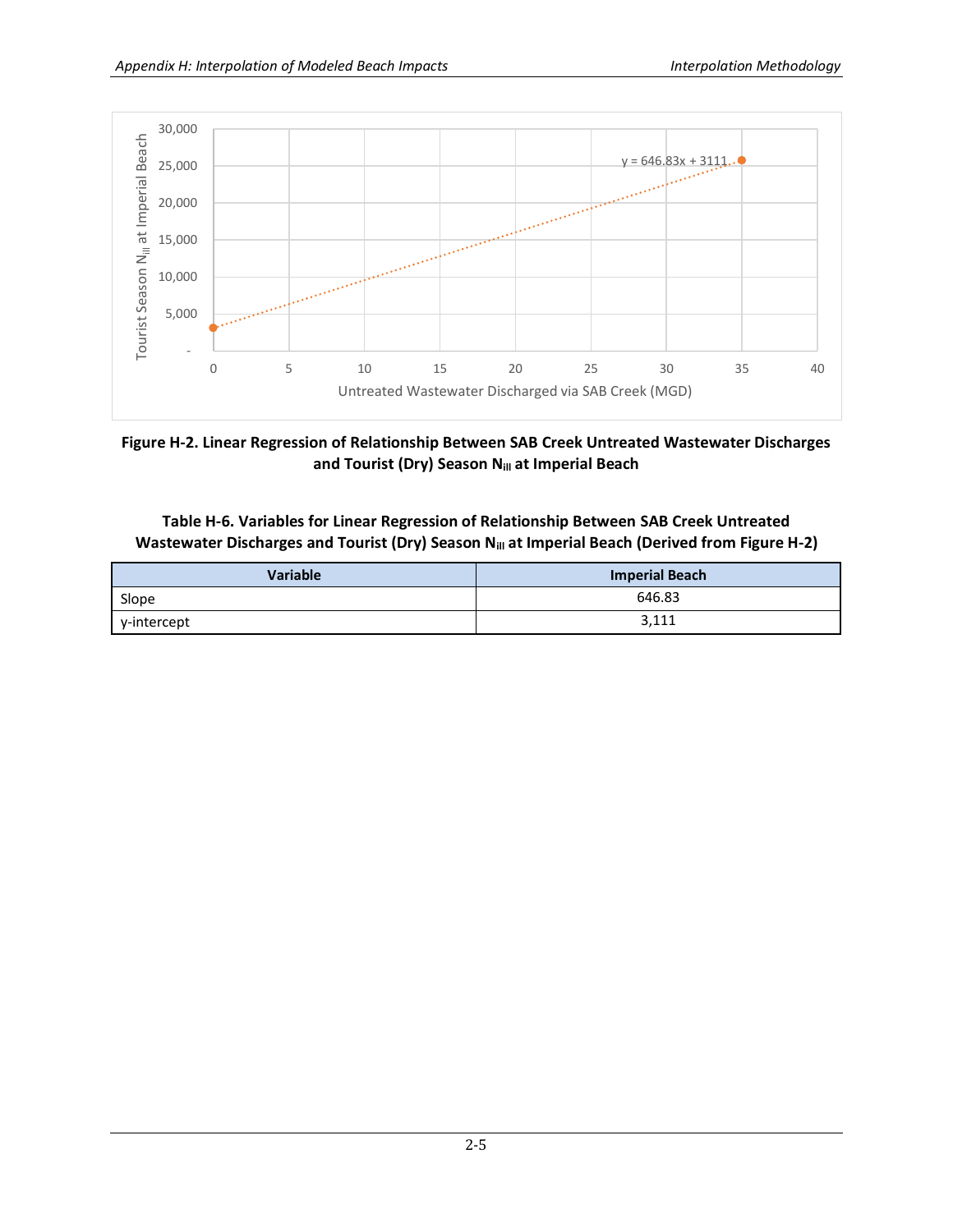EPA and USIBWC used this linear regression to interpolate how implementation of the Proposed Action would reduce the expected tourist (dry) season number of ill swimmers at Imperial Beach. The results are presented below in [Table H-7](#page-14-0) an[d Table H-8.](#page-14-1)

<span id="page-14-0"></span>

| Table H-7. Impacts on Tourist (Dry) Season N <sub>ill</sub> at Imperial Beach (Initial Operations) - Alternative 1 |  |
|--------------------------------------------------------------------------------------------------------------------|--|
|--------------------------------------------------------------------------------------------------------------------|--|

| <b>Project</b>                                       | <b>Untreated</b><br><b>Wastewater from</b><br><b>SAB Creek (MGD)</b> | <b>Imperial Beach</b>       |                   |
|------------------------------------------------------|----------------------------------------------------------------------|-----------------------------|-------------------|
|                                                      |                                                                      | $N_{\rm{ill}}$ <sup>e</sup> | Percent<br>Change |
| Current conditions <sup>a</sup>                      | 28.2                                                                 | 21,352                      | N/A               |
| Project A, Option A1 (Expand to 40 MGD) only c       | 13.4                                                                 | 11,779                      | $-45%$            |
| Project A, Option A2 (Expand to 50 MGD) only b, c, d | 6.5                                                                  | 7,315                       | -66%              |
| Project A, Option A3 (Expand to 60 MGD) only b, c, d | 6.5                                                                  | 7.315                       | -66%              |
| Project D (35 MGD) only c                            | 22.7                                                                 | 17,794                      | $-17%$            |
| Alternative 1 maximum (Projects A [Option A3] + D)   | 2.2                                                                  | 4,534                       | $-79%$            |

a – Current conditions were calculated using Tijuana River flow data from January 2016 through January 2022, during a period when PB-CILA capacity was 23 MGD.

b – Reflects ITP treatment of inflows resulting from Project B.

c – Reflects ITP treatment of inflows resulting from Project C.

d – Reflects changes in discharges and loadings that would be achieved upon startup of new treatment facilities (i.e., before the full treatment capacity comes into service in response to population growth in Tijuana).

e – N<sub>ill</sub> is defined as the number of ill swimmers due to exposure to norovirus pathogens in untreated wastewater discharges.

#### <span id="page-14-1"></span>**Table H-8. Impacts on Tourist (Dry) Season N<sub>ill</sub> at Imperial Beach (Initial Operations) – Alternative**

**2**

| <b>Project</b>                                               | <b>Untreated</b><br><b>Wastewater from</b><br><b>SAB Creek (MGD)</b> | <b>Imperial Beach</b>       |                   |
|--------------------------------------------------------------|----------------------------------------------------------------------|-----------------------------|-------------------|
|                                                              |                                                                      | $N_{\rm{ill}}$ <sup>e</sup> | Percent<br>Change |
| Current conditions <sup>a</sup>                              | 28.2                                                                 | 21,352                      | N/A               |
| Alternative 1 maximum (Projects A [Option A3] + D) $b, c, d$ | 2.2                                                                  | 4.534                       | $-79%$            |
| Alt. 1 + Project G only                                      | 0.1                                                                  | 3.176                       | $-85%$            |
| Alternative 2 maximum (Projects A [Option A3] + $D + G$ )    | 0.1                                                                  | 3,176                       | $-85%$            |

a – Current conditions were calculated using Tijuana River flow data from January 2016 through January 2022, during a period when PB-CILA capacity was 23 MGD.

b – Reflects ITP treatment of inflows resulting from Project B.

c – Reflects ITP treatment of inflows resulting from Project C.

d – Reflects changes in discharges and loadings that would be achieved upon startup of new treatment facilities (i.e., before the full treatment capacity comes into service in response to population growth in Tijuana).

 $e - N_{\text{ill}}$  is defined as the number of ill swimmers due to exposure to norovirus pathogens in untreated wastewater discharges.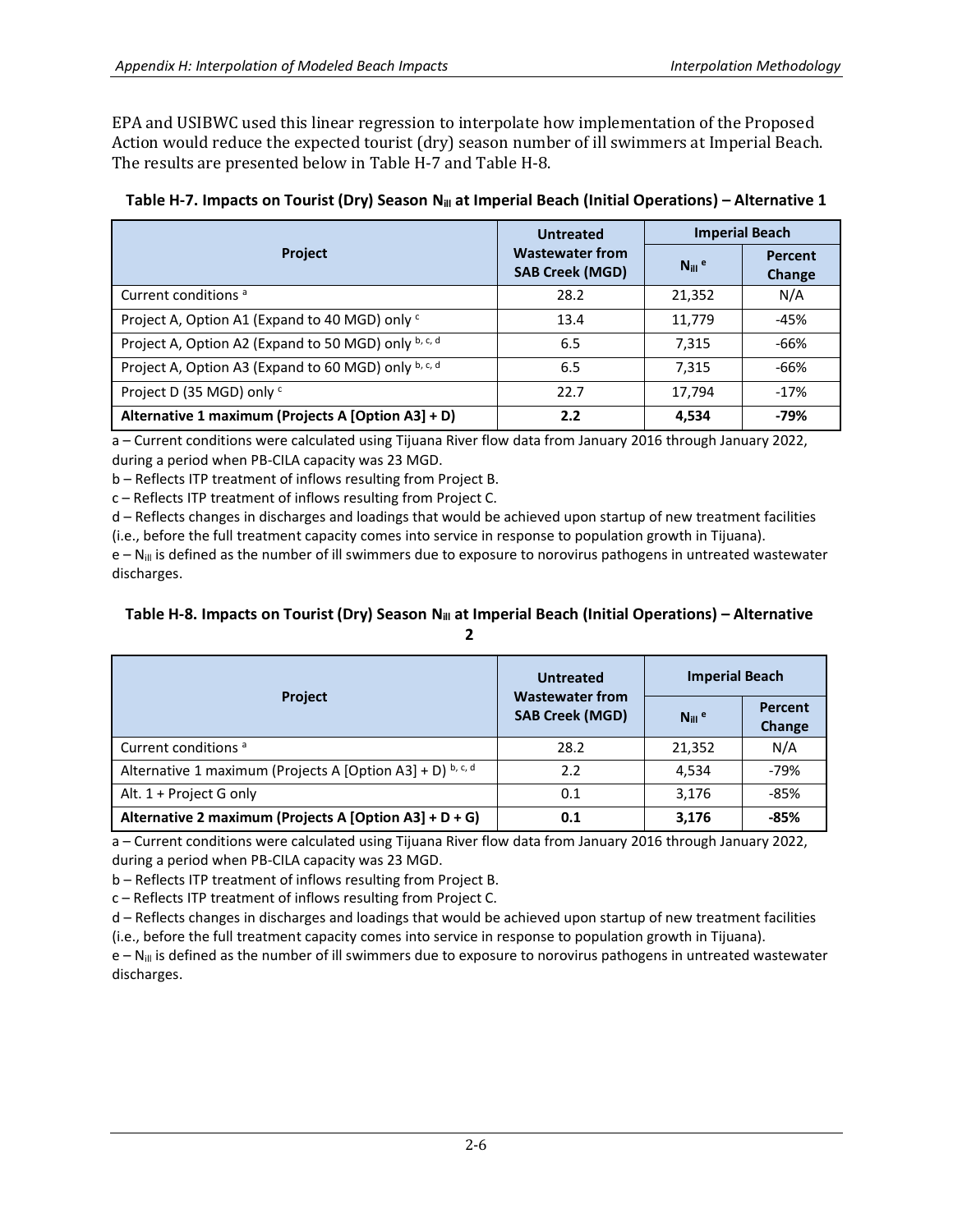## <span id="page-15-0"></span>**3. LIMITATIONS**

To interpolate beach impact fraction, EPA and USIBWC used data points from the Baseline Scenario and Scenario A derived from Feddersen et al. (2021) as well as data points for an additional Scenario AA provided by Dr. Feddersen. The linear regressions for beach impact fraction suggest that incremental reductions in SAB Creek untreated wastewater discharges below 10 MGD result in more substantial reductions in beach impact fraction as compared to similar incremental reductions in discharges between 10 MGD and 35 MGD—i.e., reducing SAB Creek untreated wastewater discharges from 10 MGD to 5 MGD (a 5-MGD reduction) may lead to a more substantial reduction in beach impact fraction as compared to what would be achieved by reducing these discharges from 35 MGD to 30 MGD (also a 5-MGD reduction). This is particularly true for beaches closer to SAB Creek (i.e., those farther south). Therefore, the most substantial reductions in beach impacts would be achieved after untreated wastewater discharges via SAB Creek are reduced below 10 MGD.

While three data points were available for the beach impact fraction interpolation,  $N_{\rm{ill}}$  values for Scenario AA were not readily available. EPA and USIBWC therefore interpolated the Proposed Action N<sub>ill</sub> values using only the two data points from the Baseline Scenario and Scenario A, producing a simpler linear regression that shows an identical reduction in  $N_{\text{ill}}$  for every 1 MGD reduction in untreated wastewater discharged via SAB Creek. EPA and USIBWC expect that if a  $N_{\text{ill}}$ value for Scenario AA were available, the resulting linear regression would show a similar pattern to that of beach impact fractions—i.e., more substantial reductions in  $N_{\text{ill}}$  would be achieved when untreated wastewater discharges via SAB Creek are reduced below 10 MGD. The estimated reductions in Nill for certain components of the Proposed Action shown i[n Table H-7](#page-14-0) an[d Table H-8](#page-14-1) may therefore be overestimated, particularly for individual projects such as Project A (Option A1 [Expand ITP to 40 MGD]) and Project D (APTP Phase 1) that would not reduce untreated wastewater discharges via SAB Creek to a level below 10 MGD. However, because full implementation of Alternative 1 or Alternative 2 would almost entirely eliminate untreated wastewater discharges via SAB Creek, this limitation does not substantially affect the overall conclusions regarding reductions in  $N_{ill}$  under full implementation of the Proposed Action.